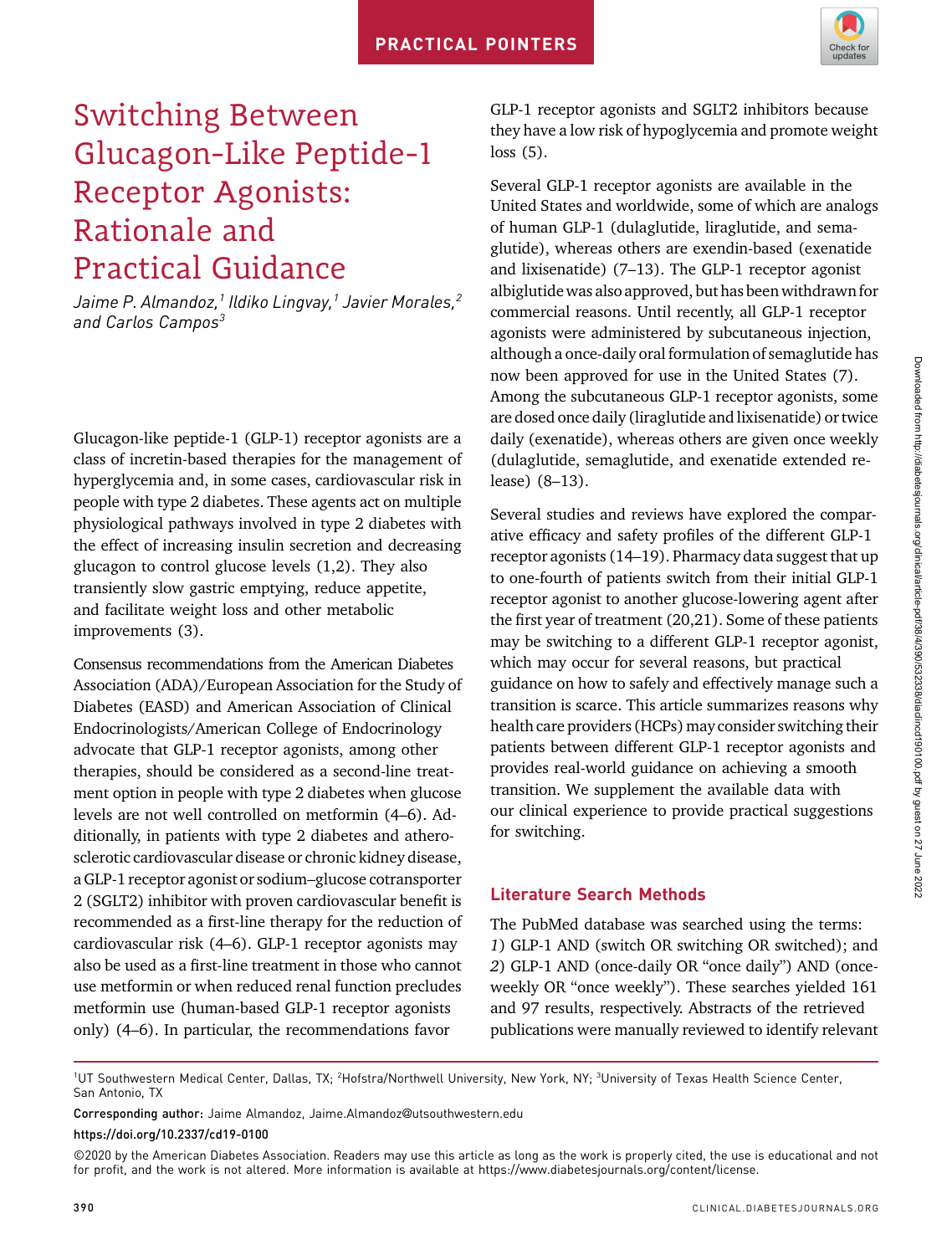| <b>Generic Name</b>           | <b>Derivation</b> | <b>Molecular</b><br>Weight, kDa | Half-<br>Life    | Route of<br>Administration | <b>Dose</b>                                                                                                                                                                                                                          | <b>Frequency</b> | <b>Dosing Conditions</b>                                                                                                                                                                               |
|-------------------------------|-------------------|---------------------------------|------------------|----------------------------|--------------------------------------------------------------------------------------------------------------------------------------------------------------------------------------------------------------------------------------|------------------|--------------------------------------------------------------------------------------------------------------------------------------------------------------------------------------------------------|
| Lixisenatide                  | Animal            | 4.86                            | ~2<br>hours      | Subcutaneous               | Adults: 10 µg for 14 days,<br>then 20 $\mu$ g from day 15                                                                                                                                                                            | Once daily       | At the same time each day,<br>$\leq$ 1 hour before the first<br>meal of the day                                                                                                                        |
| Exenatide                     | Animal            | 4.19                            | 2.4<br>hours     | Subcutaneous               | Adults: 5 µg per dose;<br>increase to 10 µg after 1<br>month based on clinical<br>response                                                                                                                                           | Twice daily      | $\leq$ 1 hour before morning<br>and evening meals (or<br>the two main meals of the<br>day, $\geq 6$ hours apart)                                                                                       |
| Exenatide<br>extended release | Animal            | 4.19                            | $7 - 14$<br>days | Subcutaneous               | Adults: 2 mg                                                                                                                                                                                                                         | Once<br>weekly   | Can be taken at any time of<br>day with or without food                                                                                                                                                |
| Liraglutide                   | Human             | 3.75                            | $~13$<br>hours   | Subcutaneous               | Adults: 0.6 mg for 1 week,<br>then 1.2 mg; if required,<br>increase dose to 1.8 mg<br>after a further week<br>Children $\geq$ 10 years:<br>0.6 mg for $\geq$ 1 week;<br>only increase the dose to<br>1.2 mg or 1.8 mg if<br>required | Once daily       | Can be taken at any time of<br>day                                                                                                                                                                     |
| Dulaglutide                   | Human             | $~5$ 63                         | ~1<br>days       | Subcutaneous               | Adults: 0.75 mg, increased<br>to 1.5 mg, if needed                                                                                                                                                                                   | Once<br>weekly   | Can be taken at any time of<br>day with or without food                                                                                                                                                |
| Semaglutide                   | Human             | 4.11                            | ~1<br>days       | Subcutaneous               | Adults: 0.25 mg, increasing<br>to 0.5 mg after 4 weeks.<br>If required, increase to<br>1 mg after a further 4<br>weeks                                                                                                               | Once<br>weekly   | Can be taken at any time of<br>day with or without food                                                                                                                                                |
| Oral semaglutide              | Human             | 4.11                            | ~1<br>days*      | Oral                       | Adults: 3 mg for 30 days,<br>then 7 mg, escalated to<br>14 mg after a further 30<br>days, if required                                                                                                                                | Once daily       | Must be taken on an empty<br>stomach with no more<br>than 4 fl $oz(120$ mL) of<br>plain water and at least<br>30 minutes before the<br>first food, beverage, or<br>other oral medication of<br>the day |

# TABLE 1 Key Features of Currently Available GLP-1 Receptor Agonists (7–13)

\*After subcutaneous administration.

articles that included any information related to switching between different GLP-1 receptor agonists.

# Characteristics of Available Injectable GLP-1 Receptor Agonists

Although they belong to a single medication class, the approved GLP-1 receptor agonists differ in many ways, including in structure, molecular size, pharmacology, efficacy, and safety (Table 1) (7–13). Native GLP-1 remains in the bloodstream for only a few minutes, so alterations to the molecule (amino acid changes or side chain additions) are required to make it resistant to the effect of dipeptidyl peptidase-4 (1,2). Even then, most of the older GLP-1 receptor agonists require frequent administration (Table 1) (8–10). Newer GLP-1 receptor

agonists that permit once-weekly dosing have been achieved either by attaching heavy chain fragments that slow their degradation (dulaglutide and subcutaneous semaglutide) (11,12) or formulating an extended-release preparation in the case of exenatide (Table 1) (13).

There are other differences among the various injectable GLP-1 receptor agonists that may influence treatment choice (Table 1) (7–13). Once-daily liraglutide and the once-weekly agents can be taken at any time of day, whereas twice-daily exenatide and once-daily lixisenatide must be taken within 1 hour before eating (7–13). Liraglutide is the only GLP-1 receptor agonist indicated for use in children ( $\geq$ 10 years of age) with type 2 diabetes (10). Lixisenatide is available as a fixed-ratio combination with insulin glargine 100 units/mL (22); liraglutide 3.6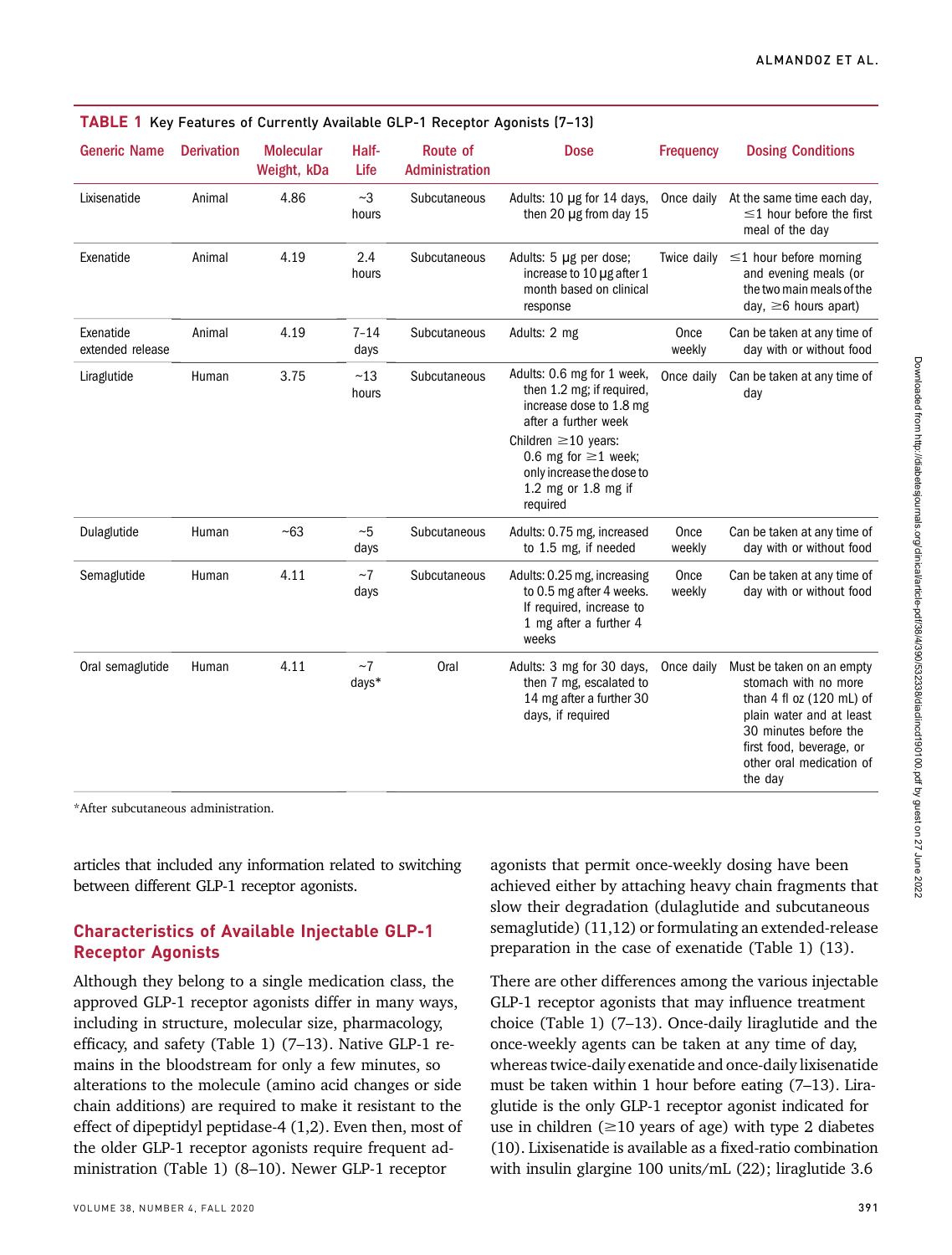|                                 | <b>Trial Name Active Comparators</b>                                                      | <b>Background</b><br><b>Regimen</b>                                    | <b>Time Point for</b><br><b>Primary Efficacy</b><br>Analysis, weeks | <b>Relative A1C</b><br>Reduction, %<br>(ETD [95% CI], P)                                                                                                                                     | <b>Relative Weight</b><br>Loss, kg<br>(ETD [95% CI], <i>P</i> )                                                                                                                     | Safety and<br><b>Tolerability</b><br>Observations <sup>+</sup>                                                             |  |
|---------------------------------|-------------------------------------------------------------------------------------------|------------------------------------------------------------------------|---------------------------------------------------------------------|----------------------------------------------------------------------------------------------------------------------------------------------------------------------------------------------|-------------------------------------------------------------------------------------------------------------------------------------------------------------------------------------|----------------------------------------------------------------------------------------------------------------------------|--|
| Once daily vs. once/twice daily |                                                                                           |                                                                        |                                                                     |                                                                                                                                                                                              |                                                                                                                                                                                     |                                                                                                                            |  |
| PIONEER 4<br>(64)               | Oral semaglutide<br>14 mg once daily vs.<br>liraglutide 1.8 mg<br>once daily              | Metformin $\pm$ SGLT2<br>inhibitor                                     | 26                                                                  | Similar (-0.1<br>$[-0.3 \text{ to } 0.0],$<br>$<$ 0.0001 for<br>noninferiority‡)                                                                                                             | Significantly greater<br>with oral<br>semaglutide than<br>liraglutide $(-1.2)$<br>$[-1.9 \text{ to } -0.6]$ ,<br>$0.0003\ddagger$                                                   | Nausea: 20 vs. 18%<br>Diarrhea: 15 vs. 11%<br>Vomiting: 9 vs. 5%                                                           |  |
| LIRA-LIXI<br>(65)               | Liraglutide 1.8 mg<br>once daily vs.<br>lixisenatide 20 µg<br>once daily                  | Metformin                                                              | 26                                                                  | Significantly greater<br>with liraglutide<br>than lixisenatide<br>$(-0.6 [-0.8]$ to<br>$-0.4$ ], $< 0.0001$ )                                                                                | Similar (-0.6 kg<br>$[-1.6 \text{ to } 0.4],$<br>0.23)                                                                                                                              | Nausea: 22 vs. 22%<br>Diarrhea: 12 vs. 10%<br>Vomiting: 7 vs. 9%                                                           |  |
| LEAD-6 (66)                     | Liraglutide 1.8 mg<br>once daily vs.<br>exenatide 10 µg<br>twice daily                    | Metformin, SU, or<br>both                                              | 26                                                                  | Significantly greater<br>with liraglutide<br>than exenatide<br>$(-0.33$ $[-0.47$ to<br>$-0.18$ ], $< 0.0001$ )                                                                               | Similar (-0.38<br>$[-0.99 \text{ to } 0.23],$<br>0.2235)                                                                                                                            | Nausea: 26 vs. 28%<br>Diarrhea: 12 vs. 12%<br>Vomiting: 6 vs. 10%                                                          |  |
| GetGoal-X<br>(67)               | Lixisenatide 20 µg<br>once daily vs.<br>exenatide 10 µg<br>twice daily                    | Metformin                                                              | 24                                                                  | Similar based on<br>noninferiority<br>margin of 0.4% for<br>upper $Cl$ (0.17<br>$[0.03 - 0.30]$ , N/R)                                                                                       | Significantly less with<br>lixisenatide than<br>exenatide (1.02<br>$[0.46 - 1.58]$ , N/R)                                                                                           | Nausea: 25 vs. 35%<br>Diarrhea: 10 vs. 13%<br>Vomiting: 10 vs. 13%                                                         |  |
|                                 | Once weekly vs. once/twice daily                                                          |                                                                        |                                                                     |                                                                                                                                                                                              |                                                                                                                                                                                     |                                                                                                                            |  |
| SUSTAIN-10<br>(34)              | Subcutaneous<br>semaglutide 1.0 mg<br>once weekly vs.<br>liraglutide 1.2 mg<br>once daily | Metformin, SU, or<br>SGLT2 inhibitor, or<br>any combination<br>thereof | 30                                                                  | Significantly greater<br>with semaglutide<br>than liraglutide<br>$(-0.69$ $[-0.82$ to<br>$-0.56$ ], $< 0.0001$ )                                                                             | Significantly greater<br>with semaglutide<br>than liraglutide<br>$(-3.83$ $[-4.57$ to<br>$-3.09$ ], $< 0.0001$ )                                                                    | Nausea: 22 vs. 16%<br>Diarrhea: 16 vs. 12%<br>Vomiting: 10 vs. 8%                                                          |  |
| AWARD-6<br>(37)                 | Dulaglutide 1.5 mg<br>once weekly vs.<br>liraglutide 1.8 mg<br>once daily                 | Metformin                                                              | 26                                                                  | Similar (-0.06<br>$[-0.19 \text{ to } 0.07]$ ,<br>$<$ 0.0001 for<br>noninferiority)                                                                                                          | Significantly less with<br>dulaglutide than<br>liraglutide (0.71<br>$[0.17 - 1.26]$ ,<br>0.011)                                                                                     | Nausea: 20 vs. 18%<br>Diarrhea: 12 vs. 12%<br>Vomiting: 7 vs. 8%                                                           |  |
| AWARD-1<br>(68)                 | Dulaglutide 0.75/<br>1.5 mg once weekly<br>vs. exenatide 10 µg<br>twice daily             | Metformin $+$<br>pioglitazone                                          | 26                                                                  | Significantly greater<br>with dulaglutide<br>than exenatide<br>$(1.5 \text{ mg} : -0.52)$<br>$[-0.66$ to $-0.39$ ],<br>$<$ 0.001; 0.75 mg:<br>$-0.31$ [ $-0.44$ to<br>$-0.18$ ], $< 0.001$ ) | Similar for<br>dulaglutide 1.5 mg<br>and exenatide<br>$(-0.24$ [N/R],<br>0.474)<br>Significantly less<br>with dulaglutide<br>$0.75$ mg than<br>exenatide (1.27<br>$[N/R]$ , <0.001) | Nausea: 29/17%<br>$(1.5 \text{ mg}/0.75 \text{ mg})$<br>vs. 28%<br>Diarrhea: 13/9%<br>vs. 8%<br>Vomiting: 17/6%<br>vs. 12% |  |
| DURATION-6<br>(38)              | Exenatide 2 mg once<br>weekly vs. liraglutide<br>1.8 mg once daily                        | Metformin and/or<br>SU, or metformin $\pm$<br>pioglitazone             | 26                                                                  | exenatide than<br>liraglutide (0.21<br>$[0.08 - 0.33]$ ,<br>0.0018)                                                                                                                          | Significantly less with Significantly less with<br>exenatide than<br>liraglutide (0.90<br>$[0.39 - 1.40]$<br>0.0005)                                                                | Nausea: 9 vs. 21%<br>Diarrhea: 6 vs. 13%<br>Vomiting: 4 vs. 11%                                                            |  |

TABLE 2 Summary of Safety and Efficacy Results From Global Phase 3 Head-to-Head Studies of GLP-1 Receptor Agonists Approved for Use in the United States\*

Continued on p. 393 »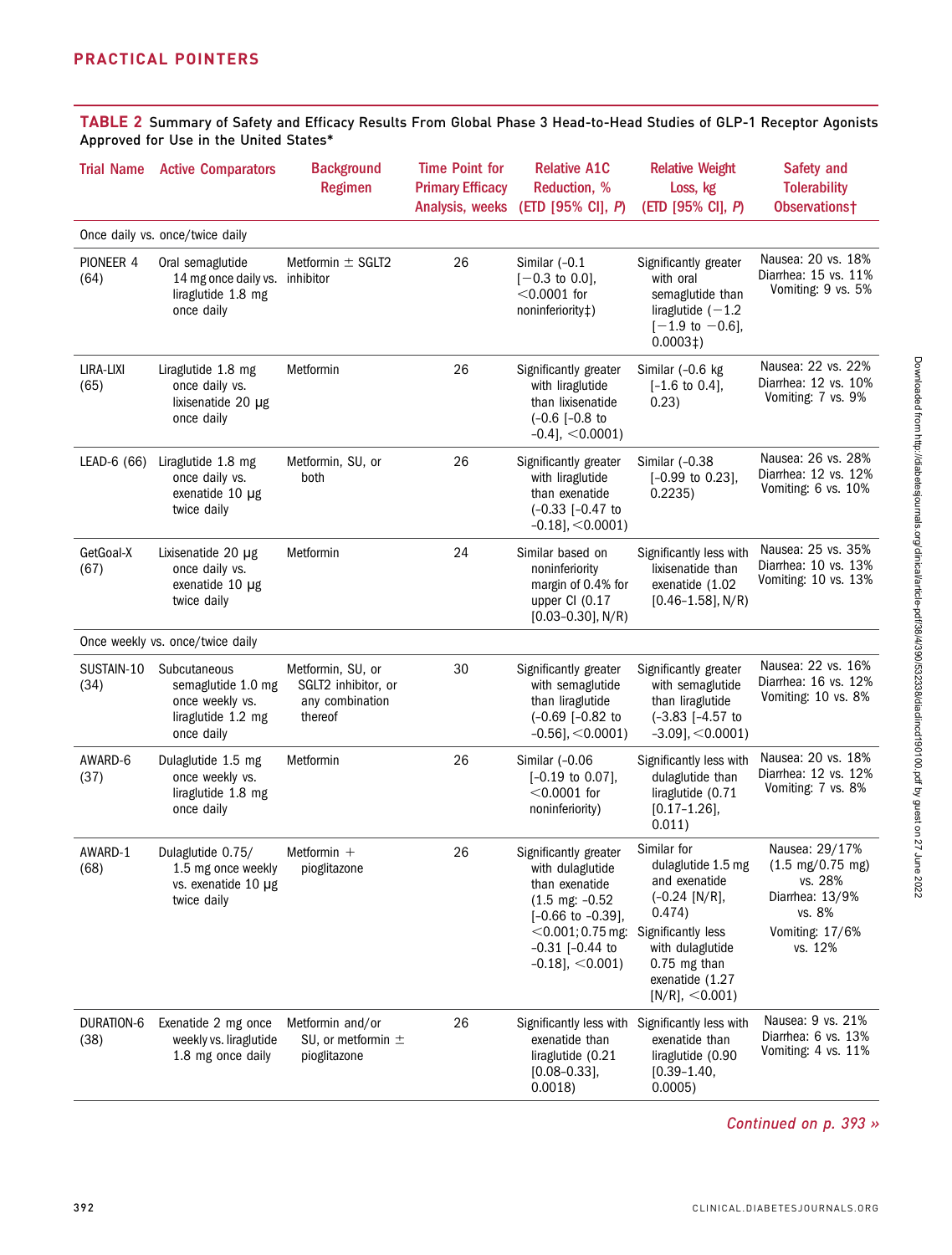#### « Continued from p. 392

TABLE 2 Summary of Safety and Efficacy Results From Global Phase 3 Head-to-Head Studies of GLP-1 Receptor Agonists Approved for Use in the United States\* (continued)

| <b>Trial Name</b>         | <b>Active Comparators</b>                                                                               | <b>Background</b><br>Regimen                          | <b>Time Point for</b><br><b>Primary Efficacy</b> | <b>Relative A1C</b><br>Reduction, %<br>Analysis, weeks (ETD [95% CI], P)                                                                                                                                             | <b>Relative Weight</b><br>Loss, kg<br>(ETD [95% CI], P)                                                                                                                                           | Safety and<br><b>Tolerability</b><br>Observations†                                                                                                 |
|---------------------------|---------------------------------------------------------------------------------------------------------|-------------------------------------------------------|--------------------------------------------------|----------------------------------------------------------------------------------------------------------------------------------------------------------------------------------------------------------------------|---------------------------------------------------------------------------------------------------------------------------------------------------------------------------------------------------|----------------------------------------------------------------------------------------------------------------------------------------------------|
| DURATION-5<br>(69)        | Exenatide 2 mg once<br>weekly vs. exenatide<br>10 µg twice daily                                        | Metformin, SU, and<br>TZD, alone or in<br>combination | 24                                               | Significantly greater<br>with exenatide<br>once weekly than<br>exenatide twice<br>daily $(-0.7)$<br>$[-0.9$ to $-0.4]$ ,<br>< 0.0001                                                                                 | Similar (-0.95<br>$[-1.9 \text{ to } 0.01]$ ,<br>< 0.05                                                                                                                                           | Nausea: 14 vs. 35%<br>Diarrhea: 9 vs. 4%<br>Vomiting: 5 vs. 9%                                                                                     |
| <b>DURATION-1</b><br>(70) | Exenatide 2 mg once<br>weekly vs. exenatide<br>10 µg twice daily                                        | Metformin, SU, TZD,<br>or a combination of<br>two     | 30                                               | Significantly greater<br>with exenatide<br>once weekly than<br>exenatide twice<br>daily $(-0.33)$<br>$[-0.54 \text{ to } -0.12]$ ,<br>0.0023                                                                         | Similar (N/R<br>$[-1.3 \text{ to } 1.1]$ ,<br>0.89)                                                                                                                                               | Nausea: 26 vs. 34%<br>Diarrhea: 14 vs. 13%<br>Vomiting: 11 vs. 19%                                                                                 |
|                           | Once weekly vs. once weekly                                                                             |                                                       |                                                  |                                                                                                                                                                                                                      |                                                                                                                                                                                                   |                                                                                                                                                    |
| SUSTAIN-3<br>(35)         | Subcutaneous<br>semaglutide<br>1 mg once weekly<br>vs. exenatide 2 mg<br>once weekly                    | $1-2$ OADs<br>(metformin, SU,<br>TZD)                 | 56                                               | Significantly greater<br>with semaglutide<br>than exenatide<br>$(-0.62$ $[-0.80$ to<br>$-0.44$ ], $< 0.0001$ )                                                                                                       | Significantly greater<br>with semaglutide<br>than exenatide<br>$(-3.78$ [-4.58 to<br>$-2.98$ ], $< 0.0001$ )                                                                                      | Nausea: 22 vs. 12%<br>Diarrhea: 11 vs. 8%<br>Vomiting: 7 vs. 6%                                                                                    |
| SUSTAIN-7<br>(36)         | Subcutaneous<br>semaglutide<br>$0.5/1$ mg once<br>weekly vs.<br>dulaglutide 0.75/<br>1.5 mg once weekly | Metformin                                             | 40                                               | Significantly greater<br>with semaglutide<br>than dulaglutide<br>$(0.5 \text{ vs. } 0.75 \text{ mg})$<br>$-0.40$ [ $-0.55$ to<br>$-0.25$ ; 1 vs. 1.5<br>mg: -0.41 [-0.57<br>to $-0.25$ ];<br>$\leq 0.0001$ for both) | Significantly greater<br>with semaglutide<br>than dulaglutide<br>(0.5 vs. 0.75 mg:<br>$-2.26$ $[-3.02$ to<br>$-1.51$ ; 1 vs. 1.5<br>mg: -3.55 [-4.32]<br>to $-2.78$ ].<br>$<$ 0.0001 for<br>both) | Nausea: 23/21<br>$(0.5/1.0 \text{ mg})$<br>vs. 13/20%<br>$(0.75/1.5 \text{ mg})$<br>Diarrhea: 14/14 vs.<br>8/18%<br>Vomiting: $10/10$ vs.<br>4/10% |

\*The HARMONY 7 trial of albiglutide versus liraglutide (71) has been omitted because albiglutide is no longer available commercially in the United States. †Percentages are proportions of patients reporting the events described. ‡Treatment policy estimand (regardless of trial product discontinuation or rescue medication use in all randomized patients). AE, adverse event; ETD, estimated treatment difference; N/R, not reported; OAD, oral antidiabetic drug; SU, sulfonylurea; TZD, thiazolidinedione.

mg/mL plus insulin degludec 100 units/mL can also be given as a single injection (23). These combinations can be used in patients who need intensification of glucoselowering therapies and are already on either a basal insulin or a GLP-1 receptor agonist alone (4–6).

In randomized phase 3 trials, GLP-1 receptor agonists have shown better or similar efficacy for glycemic control and weight loss in patients with type 2 diabetes when compared with placebo and other classes of antidiabetic medications (Table 2). Several GLP-1 receptor agonists have also demonstrated cardiovascular benefits in patients at high risk, although this is not a universal finding, as described later (24–30). The main adverse events associated with GLP-1 receptor agonists are gastrointestinal

(GI) in nature, primarily nausea, vomiting, and diarrhea (Table 2). GI side effects usually occur early in the course of treatment. In the clinical experience of the authors, such effects tend to be variable in terms of severity and usually resolve with continuous use. These observations are supported by trial data. Lowering the dose of GLP-1 receptor agonist or using a slower titration regimen may help to mitigate these effects.

## Why Switch Between GLP-1 Receptor Agonists?

In clinical practice, unique factors often drive therapeutic decisions that are made by patients, HCPs, or both. The following are potential reasons for switching between GLP-1 receptor agonists.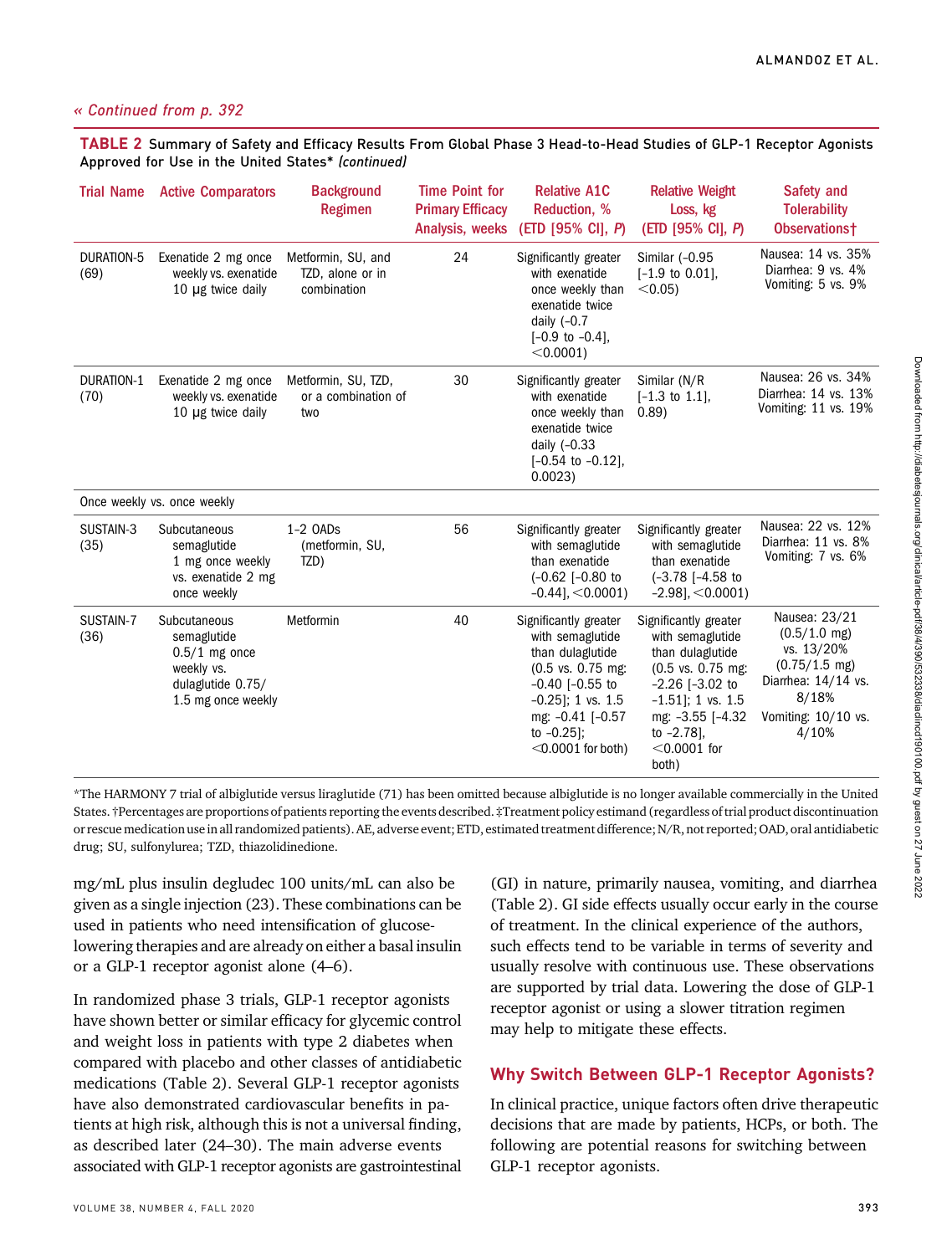# Need for Improved Glycemic or Weight Control

Several head-to-head studies have compared the clinical efficacy of various GLP-1 receptor agonists and have identified differences in potency for glycemic control and weight loss between agents (Table 2). It should be noted that only liraglutide currently has an indication for weight loss (at a higher dose of 3 mg once daily) (31). These differences may be a factor in clinical decisions for both the initial selection of a GLP-1 receptor agonist and potential switching between GLP-1 receptor agonists.

In general, data suggest that long-acting GLP-1 receptor agonists have greater effects on A1C, fasting plasma glucose, and body weight than those that are short-acting (32,33). Althoughmany analyses do not yet integrate data with semaglutide, several head-to-head clinical trials report that subcutaneous semaglutide 1.0 mg once weekly provided superior A1C and weight reductions compared with liraglutide 1.2 mg once daily (34), as well as both exenatide 2 mg once weekly (35) and dulaglutide 1.5 mg once weekly (Table 2) (36). On the other hand, liraglutide 1.8 mg once daily was similar to dulaglutide 1.5 mg once weekly (37) and better than exenatide 2 mg once weekly (38) in terms of A1C and weight reduction; this finding suggests that dosing frequency is not the only factor that determines glycemic efficacy (Table 2). It is important to note that these head-to-head studies varied in many ways, including in the dosages studied and in the prior and background therapies permitted.

# Requirement for Cardioprotection

For patients with elevated cardiovascular risk, there is an evidence-based rationale for switching to a GLP-1 receptor agonist with proven cardiovascular benefit, regardless of the patient's A1C, and for continuing a GLP-1 receptor agonist in patients who are already receiving one but may require additional medications for glycemic control (5).

Liraglutide once daily, dulaglutide once weekly, and subcutaneous semaglutide once weekly have all demonstrated superior cardiovascular outcomes compared with placebo when added to standard-of-care treatment in patients with type 2 diabetes who had a history of cardiovascular disease or are at high cardiovascular risk (24–26). Albiglutide once weekly also showed a cardiovascular benefit but is no longer marketed, as mentioned previously (27). In contrast, no significant improvements in cardiovascular outcomes were observed with lixisenatide once daily in patients who had had a recent acute coronary event (28) or with exenatide once

weekly among patients with or without established cardiovascular disease (29). Oral semaglutide has proven to be noninferior to placebo in high-risk patients in a preapproval study (30), and a larger trial to evaluate the longterm cardiovascular benefit of oral semaglutide is ongoing (NCT03914326). The differences in cardiovascular outcomes observed between trials of GLP-1 receptor agonists may relate to variations in the design and populations of the trials, but could also be the result of the different characteristics of the GLP-1 receptor agonists themselves (39,40).

# Need for Improved Safety and Tolerability

All GLP-1 receptor agonists have the potential to cause GI adverse effects, but it has been suggested that nausea attenuates more rapidly with long-acting GLP-1 receptor agonists than short-acting agents because of their less pronounced effects on gastric emptying (16). There may be differences between GLP-1 receptor agonists in the nature, onset, and duration of GI adverse events (16), and it should also be noted that metformin can contribute to their occurrence (41). Trial data generally support a lower incidence of GI effects with the longer-acting agents (Table 2), and the authors' clinical experience suggests fewer such events when using lower doses.

Injection-site reactions may be a consideration for switching from one GLP-1 receptor agonist to another. Injection frequency appears to be a factor; for example, there were fewer injection-site reactions with onceweekly compared with twice-daily exenatide (42). However, formulation may also play a role; there were fewer injection-site reactions with dulaglutide and subcutaneous semaglutide once weekly (35,43), and also with liraglutide once daily (38), compared with exenatide once weekly.

Avoidance of hypoglycemia is also a potential consideration for switching treatments, but there are no head-tohead data indicating any advantage of one GLP-1 receptor agonist over any other in terms of the incidence of hypoglycemia. In general, the risk of hypoglycemia is low with all GLP-1 receptor agonists (17).

People with type 2 diabetes often have risk factors for acute pancreatitis (e.g., gallstones or hypertriglyceridemia) (44). Data from clinical trials indicate that GLP-1 receptor agonists do not increase the risk of developing pancreatitis (45). However, caution should be exercised in patients with a history of pancreatitis, and GLP-1 receptor agonist therapy should be discontinued if pancreatitis develops (6–13).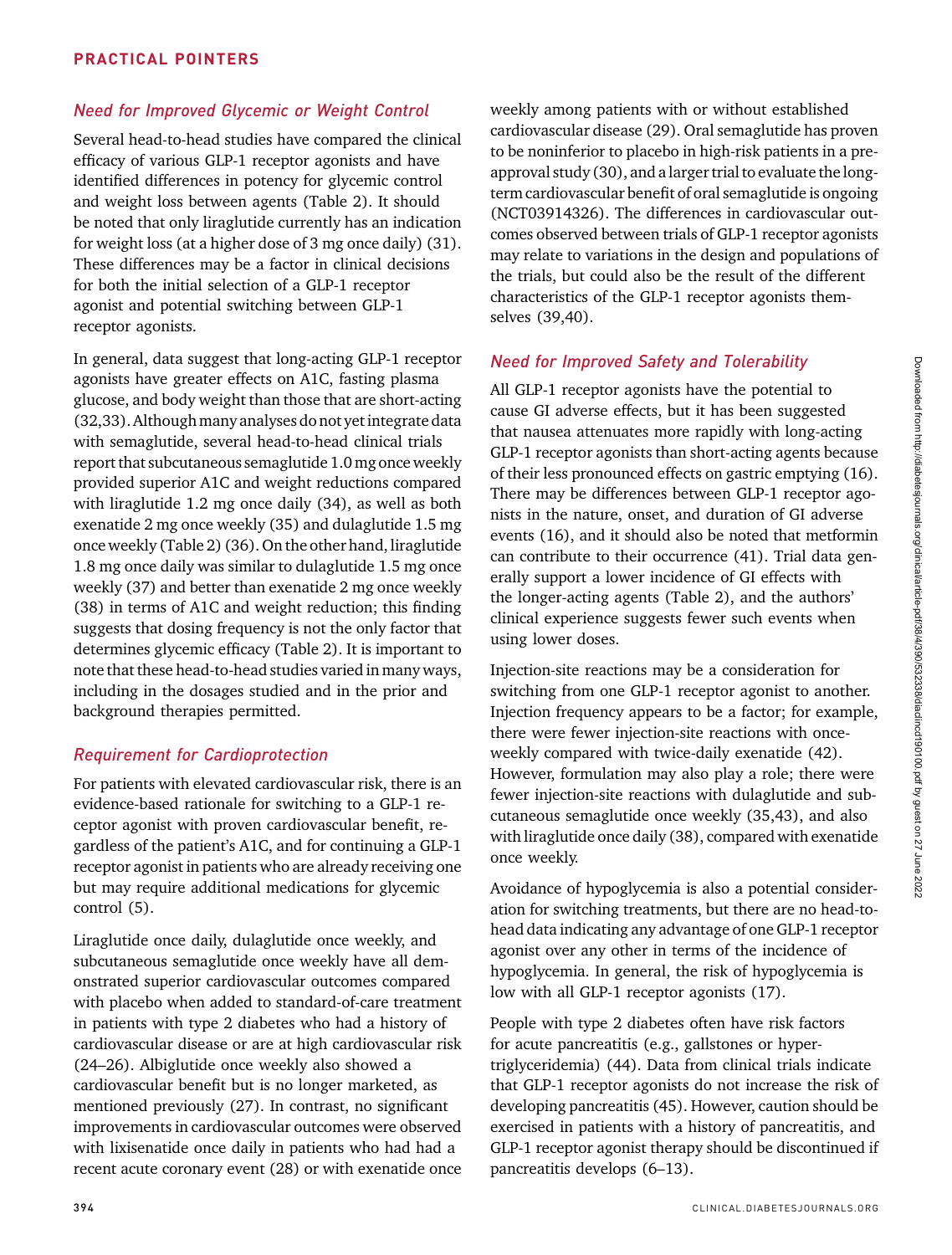

FIGURE 1 Kaplan-Meier analysis of persistence among patients switching from a previous GLP-1 receptor agonist to dulaglutide once weekly, exenatide twice daily or once weekly, or liraglutide once daily. Patients were switched from dulaglutide (5.0%), exenatide twice daily (28.1%), exenatide once weekly (17.4%), or liraglutide (49.5%). Data are from a retrospective analysis of a German prescription database using data from 1 February 2014 to 31 March 2017. Reprinted with permission from Otto et al. (57). BID, twice daily; QW, once weekly.

#### Patient Preference and Adherence Concerns

Patients' perceptions of their current treatment may drive them to request a change. For example, they may have read or heard about a newer treatment or may have a preference for one delivery device or route over another. It is important to emphasize to patients that glycemic efficacy and weight loss are not necessarily mutually exclusive. Although they may not be losing weight, their treatment may be controlling their blood glucose levels. However, treatment choice should be aligned with the goals of both the HCP and patient.

Across published trials, better adherence to injectable medications was generally found to be associated with improved glycemic control (46). However, in a contemporary, large, real-world study, 39% of patients receiving GLP-1 receptor agonists did not meet efficacy goals; it was suggested that lack of adherence (as well as a greater number of comorbidities) compared with trial populations may have contributed (47). Indeed, U.S. claims data indicate that poor adherence accounts for approximately 75% of the difference in A1C reduction observed with GLP-1 receptor agonists in clinical practice versus in randomized controlled trials (48). ADA/EASD guidelines recommend that alack of notable response to any noninsulin therapies should be a trigger to review adherence (4).

Dissatisfaction with treatment frequency may be a reason for patients not to adhere fully to their prescribed regimen

and may be ameliorated by a switch from a once- or twicedaily to a once-weekly GLP-1 receptor agonist. Several patient surveys indicate a preference for less frequent dosing with GLP-1 receptor agonists, specifically for onceweekly over once-daily dosing, in both injection-naive and injection-experienced patients (49,50). Patient-reported outcomes data from clinical trials in Japanese patients indicated that patients considered less frequent injections more convenient and flexible (51) and that their use led to an improvement in quality of life, without compromising glycemic control (52).

Retrospective database studies suggest that adherence and persistence rates with once-weekly injectable GLP-1 receptor agonists are better than those achieved with more frequently dosed treatments (53–56). Real-world prescription data from Germany indicated that, among those switching between GLP-1 receptor agonists (exenatide twice daily, exenatide once weekly, dulaglutide once weekly, or liraglutide once daily), post-switch persistence rates were greater among those receiving dulaglutide once weekly compared with liraglutide once daily and exenatide twice daily (Figure 1) (57).

Dosing frequency is not the sole driver of adherence and persistence, supporting the need to consider the overall profile of each once-weekly GLP-1 receptor agonist when deliberating a switch. For example, in the above studies, persistence rates were greaterwith dulaglutide once weekly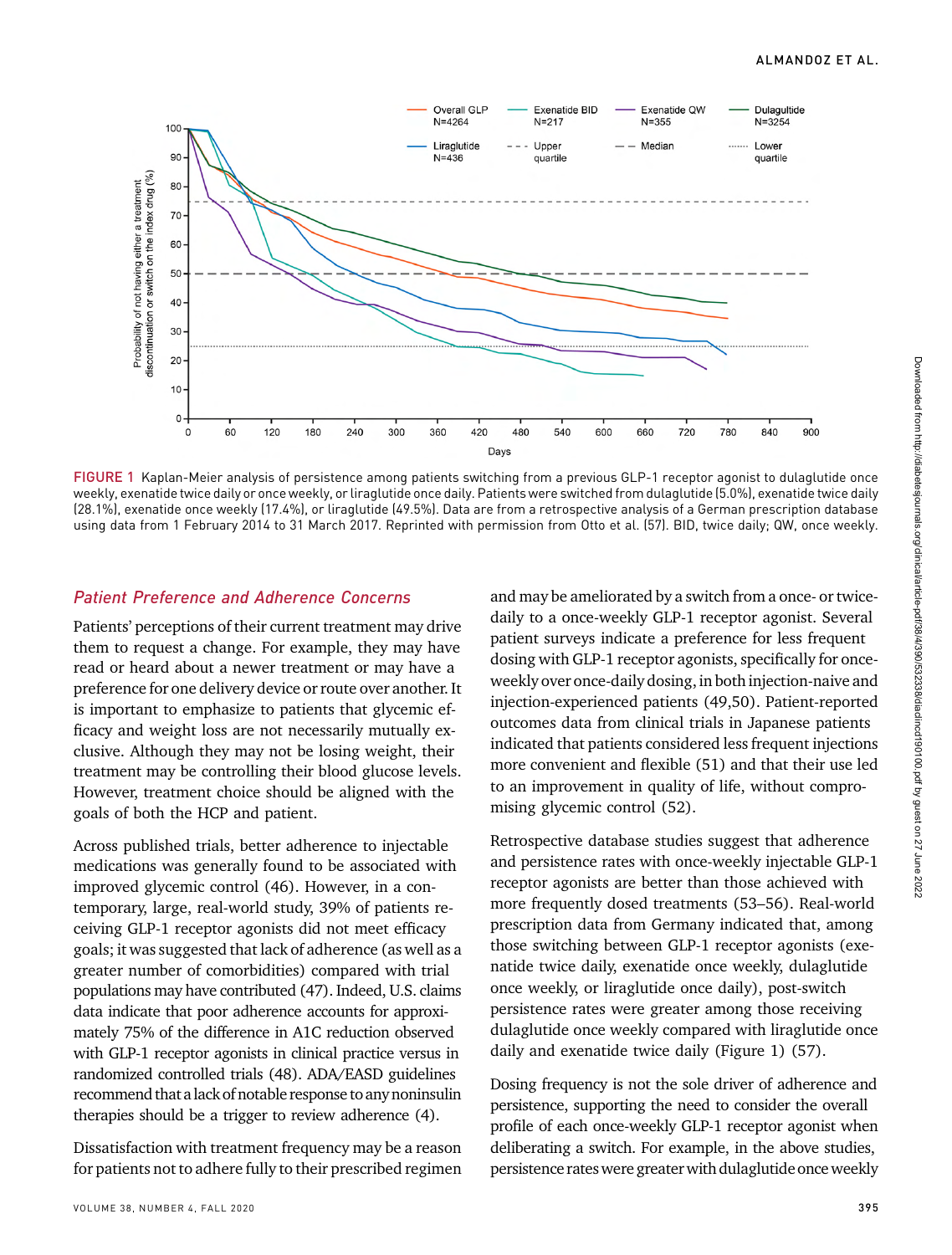

FIGURE 2 Practical algorithm for switching between once-daily and once-weekly GLP-1 receptor agonist therapies. \*First dose of 7 or 14 mg to be administered 1–7 days after last injection (based on limited advice in the prescribing information, which specifies only when switching from semaglutide 0.5 mg subcutaneous). †Assessment of equivalent dose is entirely based on authors' opinion, which in turn is based on head-to-head clinical trials when available and/or clinical experience. Other reasons for switching could include patient preference, concern about drug interactions, and cost/insurance issues. Exenatide once weekly is not available at a lower dose but could be tried if this is an insurance-preferred GLP-1 receptor agonist. BID, twice daily; GLP-1RA, GLP-1 receptor agonist; QD, once daily; QW, once weekly.

compared with exenatide once weekly and liraglutide once daily (53–57). When determining an appropriate strategy to increase adherence with injectable therapies, it is also important to consider the convenience of the dosing device. Ready-to-use formulations andeasy-to-use delivery systems such as single-dose prefilled pens and hidden, pre-attached needles may encourage patient acceptance (58).

# Other Considerations

Generally, interactions with other medications are not a major concern when switching between GLP-1 receptor

agonists. However, increased bleeding risk has been noted when exenatide was co-administered with warfarin (8,13). All GLP-1 receptor agonists delay gastric emptying, which may affect the absorption of other oral medications (7–13). Although this is not considered clinically relevant in most cases, caution should be exercised when co-administering medications with narrow therapeutic windows (such as levothyroxine and warfarin) (7–13).

Cost is also a potential consideration for HCPs and patients. In situations in which patients cover the cost of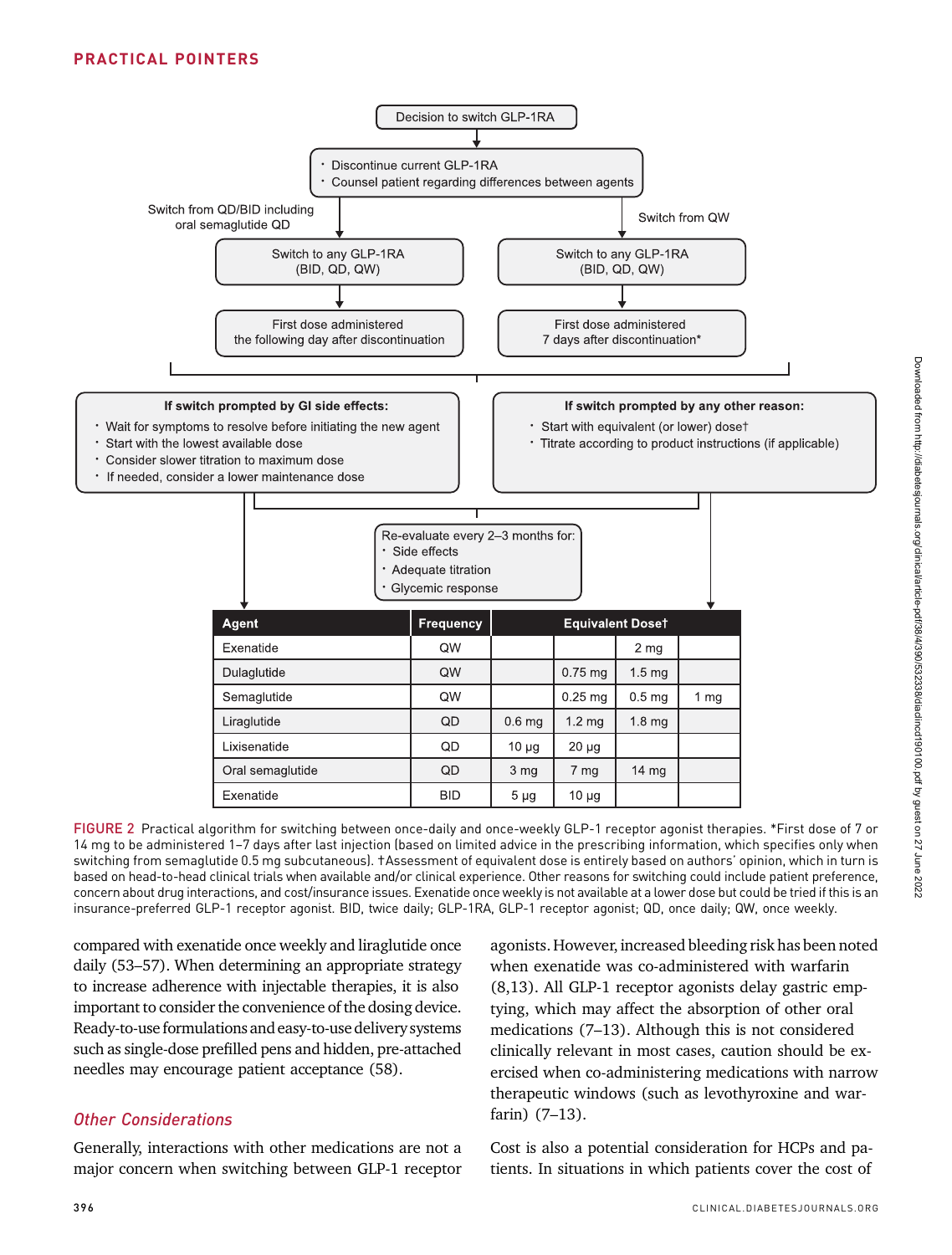treatment, or when insurance coverage is available only for select therapies, financial considerations may influence the selection of GLP-1 receptor agonist therapy or trigger the need for a switch. In a meta-analysis of 34 published trials, higher diabetes-related pharmacy and total health care costs for patients who were more adherent and persistent were offset by lower diabetes-related and allcause medical costs (45). In a U.S. database study, diabetesrelated total costs were not significantly different between dulaglutide once weekly and liraglutide once daily, but dulaglutide once weekly was associated with higher costs than exenatide once weekly (59).

Because cardiovascular events are a major driver of health care costs in patients with diabetes, previously mentioned reductions in the incidence of major cardiovascular events associated with several GLP-1 receptor agonists have the potential to translate into health economic benefits (39). However, the financial impact of the reported decrease in cardiovascular events has not yet been established (39).

All manufacturers of GLP-1 receptor agonists offer eligible patients copay cards and have patient assistance programs. The details of such incentives depend on the manufacturer, region, and other factors. Practitioners should try to become knowledgeable about formulary coverage and the relevant pre-authorization processes in their area to ensure that patients who need these medications can obtain them as part of their health insurance benefits.

# Practical Advice on Switching Between GLP-1 Receptor Agonists

The recommendations discussed here are largely based on the clinical experience of the authors and are summarized in Figure 2.

# Considerations for Switching Between Once-Daily and Once-Weekly GLP-1 Receptor Agonists

When switching a patient between two GLP-1 receptor agonists, it is important to ensure that the patient remains a suitable candidate for GLP-1 receptor agonist therapy, with no relevant comorbidities or contraindications either for the class as a whole or for the agent selected. This process includes checking for a personal or family history of multiple endocrine neoplasia syndrome type 2 or medullary thyroid carcinoma.

We recommend assessing patients for GI symptoms attributable to GLP-1 receptor agonists, such as nausea, vomiting, dyspepsia, or changes in bowel habit. Other medications used for diabetes management (e.g.,

metformin or acarbose) may exacerbate these symptoms and intolerance for GLP-1 receptor agonists (60). For patients who have experienced GI adverse events, consider withholding medications in a stepwise manner to determine the causative agent or facilitate tolerance of the GLP-1 receptor agonist. Before switching because of GI intolerance, we recommend ensuring that all reasonable mitigating actions have been implemented, including: 1) verifying that the patient is taking the prescribed dose of the current GLP-1 receptor agonist because dose reduction can often minimize or resolve GI symptoms; 2) ensuring adherence to the provided dietary recommendations (consuming smaller portions and avoiding high-fat foods can decrease symptoms); and 3) trying other mitigating measures without success (e.g., use of natural antinausea supplements such as ginger or peppermint, implementation of a short-course liquid diet, or temporarily holding metformin if appropriate). The authors do not recommend pharmacotherapy to alleviate nausea.

When switching from one GLP-1 receptor agonist to another, the authors would typically suggest adherence to the recommended posology described within the label for each agent, including the need for gradual dose titration, when applicable. For the once-weekly GLP-1 receptor agonists subcutaneous semaglutide and dulaglutide, gradual escalation to the recommended therapeutic dose is recommended (11,12). Patients changing from a oncedaily GLP-1 receptor agonist because of GI adverse effects may be better suited to a once-weekly medication with adjustable doses so they can start at a lower dose increment, given that GI adverse effects are often dosedependent. Whereas dulaglutide is initiated at 0.75 mg and increased to 1.5 mg if needed, subcutaneous semaglutide can be started at a "quarter dose" of 0.25 mg; this is increased to 0.5 mg once weekly after 4 weeks and, if needed, to 1 mg after a further 4 weeks (11,12). Slower up-titration might be helpful to further minimize the risk of GI symptoms.

For patients who are tolerating the maximal therapeutic dose of a once-daily or twice-daily GLP-1 receptor agonist (exenatide 10 µg twice daily, liraglutide 1.8 mg once daily, or lixisenatide 20 mg once daily) but who are changing to a once-weekly GLP-1 receptor agonist, we recommend starting dulaglutide once weekly or exenatide once weekly at the maximal therapeutic dose (dulaglutide 1.5 mg, exenatide 2 mg). For subcutaneous semaglutide, we suggest starting at the intermediary 0.5 mg onceweekly dose for 4 weeks before transitioning to the maximal therapeutic dose of 1 mg once weekly to help avoid adverse GI effects (Figure 2).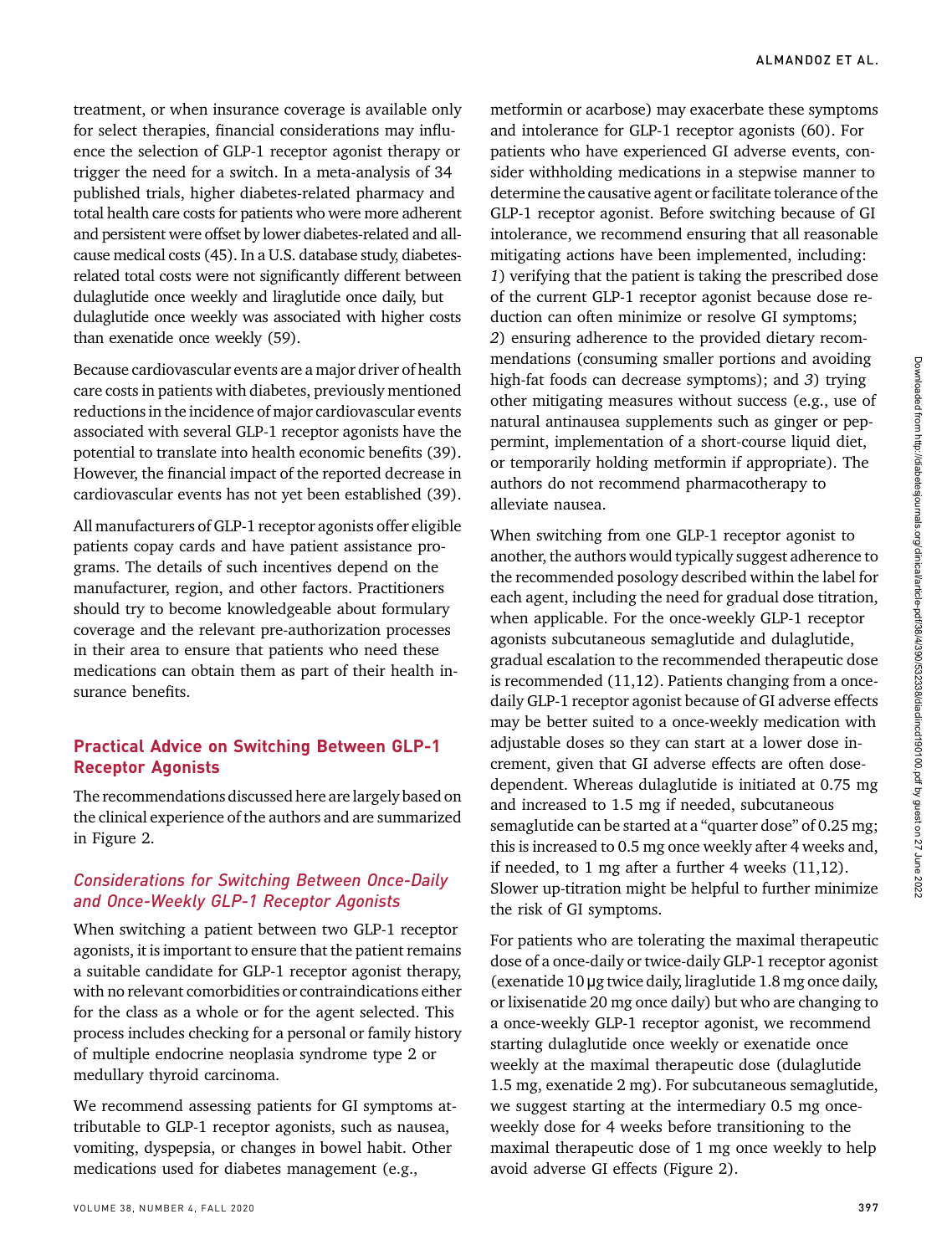Switching from a short-acting to a long-acting GLP-1 receptor agonist could lead to small transient increases in FPG, as shown in the DURATION-1 trial (61). Additional published clinical evidence for this is lacking. However, an exposure-response modeling analysis suggested that an initial deterioration in A1C may be seen when switching from dulaglutide 1.5 mg once weekly or liraglutide 1.2/1.8 mg once daily to the initial recommended 0.25 mg once-weekly dose of subcutaneous semaglutide (62). However, after this initial rebound, switching to subcutaneous semaglutide would be expected to result in additional reductions in A1C and weight compared with the other GLP-1 receptor agonists (60). In our experience, transient increases in glucose levels seen with changing from a once-daily to a once-weekly GLP-1 receptor agonist are not clinically significant. Nevertheless, the starting dose of the new GLP-1 receptor agonist can be adjusted to minimize the potential for such increases (Figure 2). Patients, particularly those who actively self-monitor their glucose levels, should be made aware of this possibility so they can inform their care team as necessary. If glucose levels rise above patient-specific goals, consideration can be given to temporarily adjusting existing diabetes medications or adding in other medications if needed. Explaining this to patients also serves as an educational opportunity to highlight the relationship between dietary patterns and blood glucose levels.

It is important to consider the timing of a switch between treatments. Patients tolerating once-daily GLP-1 receptor agonist therapy at the maximal therapeutic dose should start a once-weekly GLP-1 receptor agonist the day after their last dose of once-daily medication. Those who are not tolerating the maximal dose, or are switching to a once-weekly GLP-1 receptor agonist because of GI adverse effects, should stop the once-daily medication and wait until their symptoms have resolved before starting the lowest dose of the chosen weekly GLP-1 receptor agonist.

Before, during, and after switching treatments, patient communication and reinforcement of educational messages are vital to ensure a smooth transition. Given that different GLP-1 receptor agonists have different dosing recommendations (Table 1), it is important that patients switching between such agents are counseled on any applicable changes to their previous regimen. The usual recommendations and guidance that would be given for initiation of a once-weekly GLP-1 receptor agonist should be provided (e.g., direction to take the medication once weekly, information on how to manage missed doses, device-specific instructions, mealtime considerations, appropriate timing for oral medications, storage

instructions, and availability of programs supporting adherence) (63).

Patients should be advised of the potential for experiencing GI adverse effects after switching to a different GLP-1 receptor agonist and that (as with the initiation of the prior GLP-1 receptor agonist) they should expect these effects to improve over time. They should seek medical advice if such adverse effects are severe, or occur for an extended period, so that their provider may consider dose adjustment (when applicable), discontinuation, or alternative therapies (63).

More generally, patients should be reminded that it might take several weeks for the full efficacy of a GLP-1 receptor agonist to emerge. Providers should use the opportunity of GLP-1 receptor agonist switching to re-educate patients about the mechanisms of action and set patient expectations, especially with respect to the effects of delayed gastric emptying. This information may decrease the risk of discontinuation because of nausea andmayhelp patients to use the medication as a tool for weight loss by eating less.

In keeping with current guidelines, it is recommended that patients are reassessed within 2–3 months of switching to assess the adequacy of dose titration, side effects, need for adjustment of other medications, and achievement of therapeutic goals (4). It should be noted that it may take 3 months to titrate subcutaneous semaglutide to a 1-mg dose, and therefore the maximum glycemic benefit of that agent may not be evident for up to 6 months after the switch. In our experience, weight loss usually continues for 9–12 months. Because of differences in medication adherence and persistence, patients may achieve significant improvements in blood glucose levels that require adjustment of other diabetes medications, such as insulin. Changes in body weight may also require adjustment of antihypertensive medications, thyroid hormone replacement, and other medications.

# Additional Considerations When Switching Between Once-Weekly Treatments

In the case of switching between two once-weekly GLP-1 receptor agonists, a practical approach is to stop the current GLP-1 receptor agonist and then begin the new GLP-1 receptor agonist 1 week later, on the same day of the week. Patients tolerating a once-weekly GLP-1 receptor agonist at the maximal therapeutic dose should start the alternative once-weekly agent 1 week after the last dose of the current treatment. The maximal dose of exenatide 2 mg once weekly or dulaglutide 1.5 mg once weekly may be started if switching to one of these agents. For subcutaneous semaglutide, we recommend starting 0.5 mg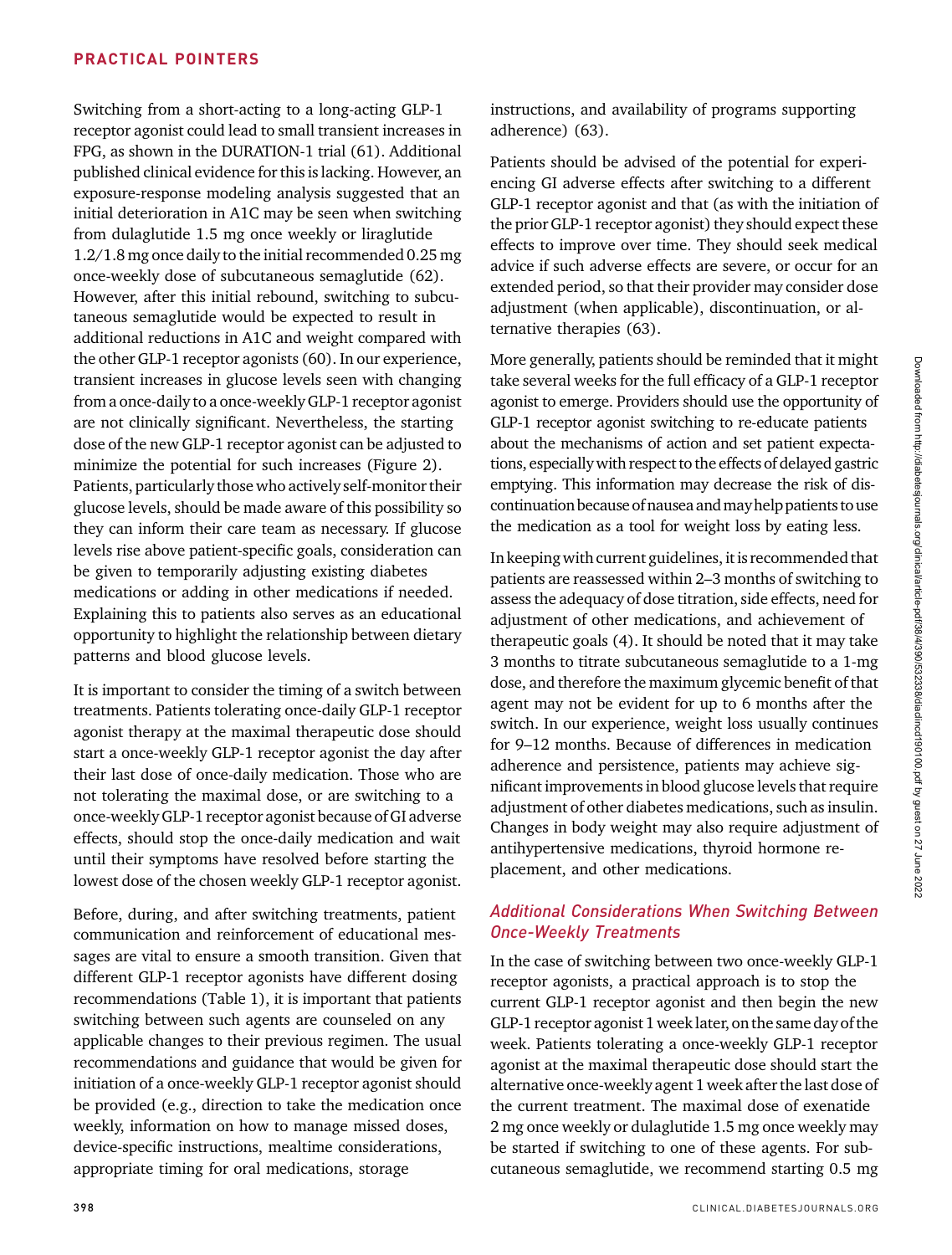once weekly for 4 weeks before advancing to 1 mg once weekly, depending on tolerability and clinical necessity. In our experience, transitioning directly to subcutaneous semaglutide 1 mg once weekly from another GLP-1 receptor agonist can be associated with nausea or GI disturbance.

Patients who are not tolerating the maximal dose of a once-weekly GLP-1 receptor agonist, or those who are switching once-weekly GLP-1 receptor agonists due to GI adverse effects, should delay the initiation of the new GLP-1 receptor agonist therapy until symptoms have resolved. They should then start the lowest dose of the alternative once-weekly GLP-1 receptor agonist and consider a lower maintenance dose.

Once-daily GLP-1 receptor agonist therapies are also available in fixed-ratio combination formulations with long-acting insulins (insulin glargine with lixisenatide [22] and insulin degludec with liraglutide [23]). When switching patients from a once-daily fixed-ratio combination to a once-weekly GLP-1 receptor agonist and separate long-acting insulin, dose equivalency (Figure 2) and insulin dose adjustment must be considered.

## Future Perspectives and Conclusion

Until recently, GLP-1 receptor agonists have only been available as subcutaneous injections. However, oral semaglutide once daily provided similar glycemic control, produced greater weight loss, and had similar tolerability to liraglutide once daily (64) (Table 2). Oral semaglutide has now been approved in the United States for use in patients with type 2 diabetes whose A1C is insufficiently controlled with diet, exercise, and metformin (7).

Switching from an injectable GLP-1 receptor agonist to an oral formulation is a distinctly different proposition from switching between injectable formulations, and additional practical guidance will be required on this topic once sufficient clinical experience has been gained. However, the product label contains some relevant information based on the protocols used in clinical trials. If a patient receiving subcutaneous semaglutide 0.5 mg once weekly is to be switched to once-daily oral semaglutide, they should initiate a 7-mg or 14-mg dose up to 1–7 days after their last injection (7). In reverse, patients receiving oral semaglutide 14 mg once daily can transition to subcutaneous semaglutide 0.5 mg once weekly the day after their last oral dose (7).

Switching between GLP-1 receptor agonists can be considered in many clinical scenarios, as explored above, and may be increasingly common given the availability of

newer agents in the class. Although numerous studies have compared the available GLP-1 receptor agonists, few have directly explored the effects of switching between these agents, highlighting a need for further research. Herein, we have aimed to provide practical advice for HCPs considering a switch between GLP-1 receptor agonists, based on our clinical experience. Overall, we favor the use of longer-acting over shorter-acting GLP-1 receptor agonists, but the choice should take into account individual clinical factors, patient preferences, risks, and benefits. The availability of an oral agent in this class provides further options.

#### ACKNOWLEDGMENTS

The authors thank Stephen Purver (Spirit Medical Communications Group Ltd.) for assistance with medical writing and editorial support. Alisa Schiffman of Novo Nordisk was also provided with the opportunity to perform a medical accuracy review.

#### FUNDING

The development of and medical writing and editorial support for this article was funded by Novo Nordisk.

#### DUALITY OF INTEREST

I.L. received research funding and/or consulting fees, travel, or editorial support from AstraZeneca, Boehringer Ingelheim, Intarcia, Janssen, Lilly, Mannkind, Merck, Mylan, Novo Nordisk, Novartis, Pfizer, Sanofi, and Valeritas. J.M. is on the speakers' bureaus of and has served as a consultant for, received honoraria as a promotional speaker from, or participated in advisory boards for Abbott Laboratories, AstraZeneca, Bayer Laboratories, Boehringer Ingelheim, Lilly, Janssen Pharmaceuticals, Mylan Pharmaceuticals, and Novo Nordisk. C.C. is a speaker/consultant for Boehringer Ingelheim, Janssen, Lilly, Mannkind, and Novo Nordisk. No other potential conflicts of interest relevant to this article were reported.

#### AUTHOR CONTRIBUTIONS

All authors contributed equally to the development of this review article. Medical writing assistance, undertaken at the direction of the authors, comprised literature searches, drafting of the manuscript, editing of the manuscript, preparation of figures and tables, and contributions to the interpretation of the literature in the discussion. All authors are joint guarantors of this work and, as such, had full access to all of the literature search results and references cited and take responsibility for the integrity of the data cited and the accuracy of the analyses provided.

#### **REFERENCES**

1. Drucker DJ, Nauck MA. The incretin system: glucagon-like peptide-1 receptor agonists and dipeptidyl peptidase-4 inhibitors in type 2 diabetes. Lancet 2006;368:1696–1705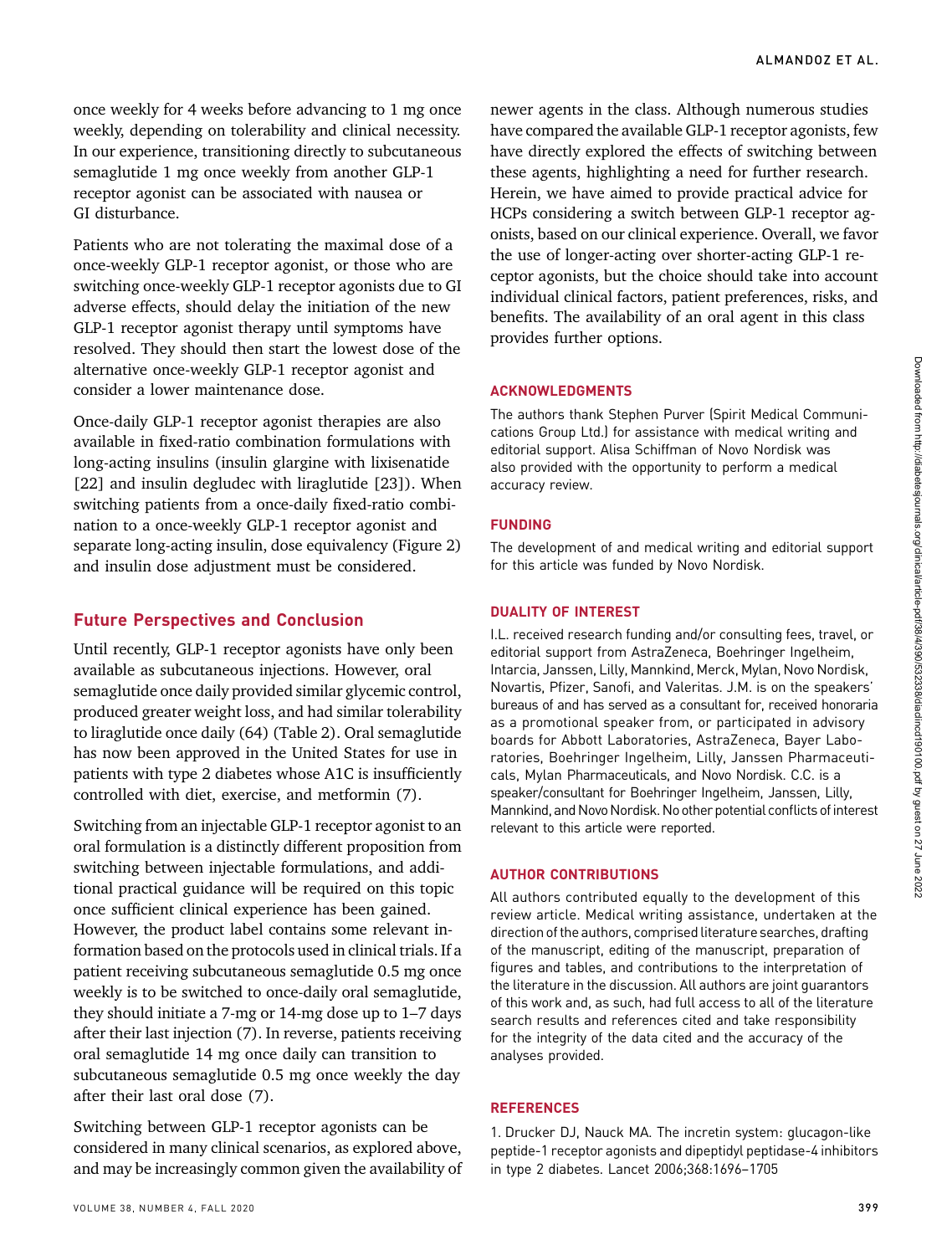2. Nauck M. Incretin therapies: highlighting common features and differences in the modes of action of glucagon-like peptide-1 receptor agonists and dipeptidyl peptidase-4 inhibitors. Diabetes Obes Metab 2016;18:203–216

3. Dailey MJ, Moran TH. Glucagon-like peptide 1 and appetite. Trends Endocrinol Metab 2013;24:85–91

4. Davies MJ, D'Alessio DA, Fradkin J, et al. Management of hyperglycemia in type 2 diabetes, 2018: a consensus report by the American Diabetes Association (ADA) and the European Association for the Study of Diabetes (EASD). Diabetes Care 2018;41: 2669–2701

5. Buse JB, Wexler DJ, Tsapas A, et al. 2019 Update to: Management of hyperglycemia in type 2 diabetes, 2018: a consensus report by the American Diabetes Association (ADA) and the European Association for the Study of Diabetes (EASD). Diabetes Care 2020;43:487–493

6. Garber AJ, Abrahamson MJ, Barzilay JI, et al. Consensus statement by the American Association of Clinical Endocrinologists and American College of Endocrinology on the comprehensive type 2 diabetes management algorithm—2019 executive summary. Endocr Pract 2019;25:69–100

7. Rybelsus [prescribing information]. Available from [https://](https://www.novo-pi.com/rybelsus.pdf) [www.novo-pi.com/rybelsus.pdf](https://www.novo-pi.com/rybelsus.pdf). Accessed 23 September 2019

8. Byetta [prescribing information]. Available from [https://](https://www.azpicentral.com/byetta/byetta.pdf#page=1) [www.azpicentral.com/byetta/byetta.pdf#page](https://www.azpicentral.com/byetta/byetta.pdf#page=1)=[1](https://www.azpicentral.com/byetta/byetta.pdf#page=1). Accessed 30 August 2019

9. Adlyxin [prescribing information]. Available from [https://](https://products.sanofi.us/Adlyxin/Adlyxin.pdf) products.sanofi[.us/Adlyxin/Adlyxin.pdf](https://products.sanofi.us/Adlyxin/Adlyxin.pdf). Accessed 30 August 2019

10. Victoza [prescribing information]. Available from [https://](https://www.novo-pi.com/victoza.pdf) [www.novo-pi.com/victoza.pdf.](https://www.novo-pi.com/victoza.pdf) Accessed 16 September 2019

11. Trulicity [prescribing information]. Available from [https://](https://uspl.lilly.com/trulicity/trulicity.html#pi) [uspl.lilly.com/trulicity/trulicity.html#pi.](https://uspl.lilly.com/trulicity/trulicity.html#pi) Accessed 30 August 2019

12. Ozempic [prescribing information]. Available from [https://](https://www.novo-pi.com/ozempic.pdf) [www.novo-pi.com/ozempic.pdf.](https://www.novo-pi.com/ozempic.pdf) Accessed 30 August 2019

13. Bydureon [prescribing information]. Available from [https://](https://www.azpicentral.com/bydureon/bydureon.pdf#page=1) [www.azpicentral.com/bydureon/bydureon.pdf#page](https://www.azpicentral.com/bydureon/bydureon.pdf#page=1)=[1.](https://www.azpicentral.com/bydureon/bydureon.pdf#page=1) Accessed 30 August 2019

14. Wick A, Newlin K. Incretin-based therapies: therapeutic rationale and pharmacological promise for type 2 diabetes. J Am Acad Nurse Pract 2009;21(Suppl. 1):623–630

15. Lyseng-Williamson KA. Glucagon-like peptide-1 receptor analogues in type 2 diabetes: their use and differential features. Clin Drug Investig 2019;39:805–819

16. Gentilella R, Pechtner V, Corcos A, Consoli A. Glucagon-like peptide-1 receptor agonists in type 2 diabetes treatment: are they all the same? Diabetes Metab Res Rev 2019;35:e3070

17. Bailey TS. Clinical efficacy of once-weekly glucagonlike peptide-1 receptor agonists in patients with type 2 diabetes. J Fam Pract 2018;67(Suppl.):S14–S24

18. Rodbard HW. The clinical impact of GLP-1 receptor agonists in type 2 diabetes: focus on the long-acting analogs. Diabetes Technol Ther 2018;20(Suppl. 2):S233–S241

19. Handelsman Y, Wyne K, Cannon A, Shannon M, Schneider D. Glycemic efficacy, weight effects, and safety of once-weekly glucagon-like peptide-1 receptor agonists. J Manag Care Spec Pharm 2018;24(9-a Suppl.):S14–S29

20. Divino V, DeKoven M, Khan FA, Boye KS, Sapin H, Norrbacka K. GLP-1 RA treatment patterns among type 2 diabetes patients in five European countries. Diabetes Ther 2017;8: 115–128

21. Divino V, Boye KS, Lebrec J, DeKoven M, Norrbacka K. GLP-1 RA treatment and dosing patterns among type 2 diabetes patients in six countries: a retrospective analysis of pharmacy claims data. Diabetes Ther 2019;10:1067–1088

22. Soliqua [prescribing information]. Available from [https://](https://products.sanofi.us/Soliqua100-33/Soliqua100-33.pdf) products.sanofi[.us/Soliqua100-33/Soliqua100-33.pdf.](https://products.sanofi.us/Soliqua100-33/Soliqua100-33.pdf) Accessed 14 October 2019

23. Xultophy [prescribing information]. Available from [https://](https://www.novo-pi.com/xultophy10036.pdf) [www.novo-pi.com/xultophy10036.pdf](https://www.novo-pi.com/xultophy10036.pdf). Accessed 23 September 2019

24. Marso SP, Bain SC, Consoli A, et al.; SUSTAIN-6 Investigators. Semaglutide and cardiovascular outcomes in patients with type 2 diabetes. N Engl J Med 2016;375:1834–1844

25. Marso SP, Daniels GH, Brown-Frandsen K, et al.; LEADER Steering Committee; LEADER Trial Investigators. Liraglutide and cardiovascular outcomes in type 2 diabetes. N Engl J Med 2016; 375:311–322

26. Gerstein HC, Colhoun HM, Dagenais GR, et al.; REWIND Investigators. Dulaglutide and cardiovascular outcomes in type 2 diabetes (REWIND): a double-blind, randomised placebocontrolled trial. Lancet 2019;394:121–130

27. Hernandez AF, Green JB, Janmohamed S, et al.; Harmony Outcomes committees and investigators. Albiglutide and cardiovascular outcomes in patients with type 2 diabetes and cardiovascular disease (Harmony Outcomes): a double-blind, randomised placebo-controlled trial. Lancet 2018;392: 1519–1529

28. Pfeffer MA, Claggett B, Diaz R, et al.; ELIXA Investigators. Lixisenatide in patients with type 2 diabetes and acute coronary syndrome. N Engl J Med 2015;373:2247–2257

29. Holman RR, Bethel MA, Mentz RJ, et al.; EXSCEL Study Group. Effects of once-weekly exenatide on cardiovascular outcomes in type 2 diabetes. N Engl J Med 2017;377:1228–1239

30. Husain M, Birkenfeld AL, Donsmark M, et al.; PIONEER 6 Investigators. Oral semaglutide and cardiovascular outcomes in patients with type 2 diabetes. N Engl J Med 2019;381:841–851

31. Saxenda [prescribing information]. Available from [https://](https://www.novo-pi.com/saxenda.pdf) [www.novo-pi.com/saxenda.pdf](https://www.novo-pi.com/saxenda.pdf). Accessed 22 October 2019

32. Abd El Aziz MS, Kahle M, Meier JJ, Nauck MA. A meta-analysis comparing clinical effects of short- orlong-actingGLP-1 receptor agonists versus insulin treatment from head-to-head studies in type 2 diabetic patients. Diabetes Obes Metab 2017;19:216–227

33. Htike ZZ, Zaccardi F, Papamargaritis D, Webb DR, Khunti K, DaviesMJ. Efficacy and safety of glucagon-like peptide-1 receptor agonists in type 2 diabetes: a systematic review and mixedtreatment comparison analysis. Diabetes Obes Metab 2017;19: 524–536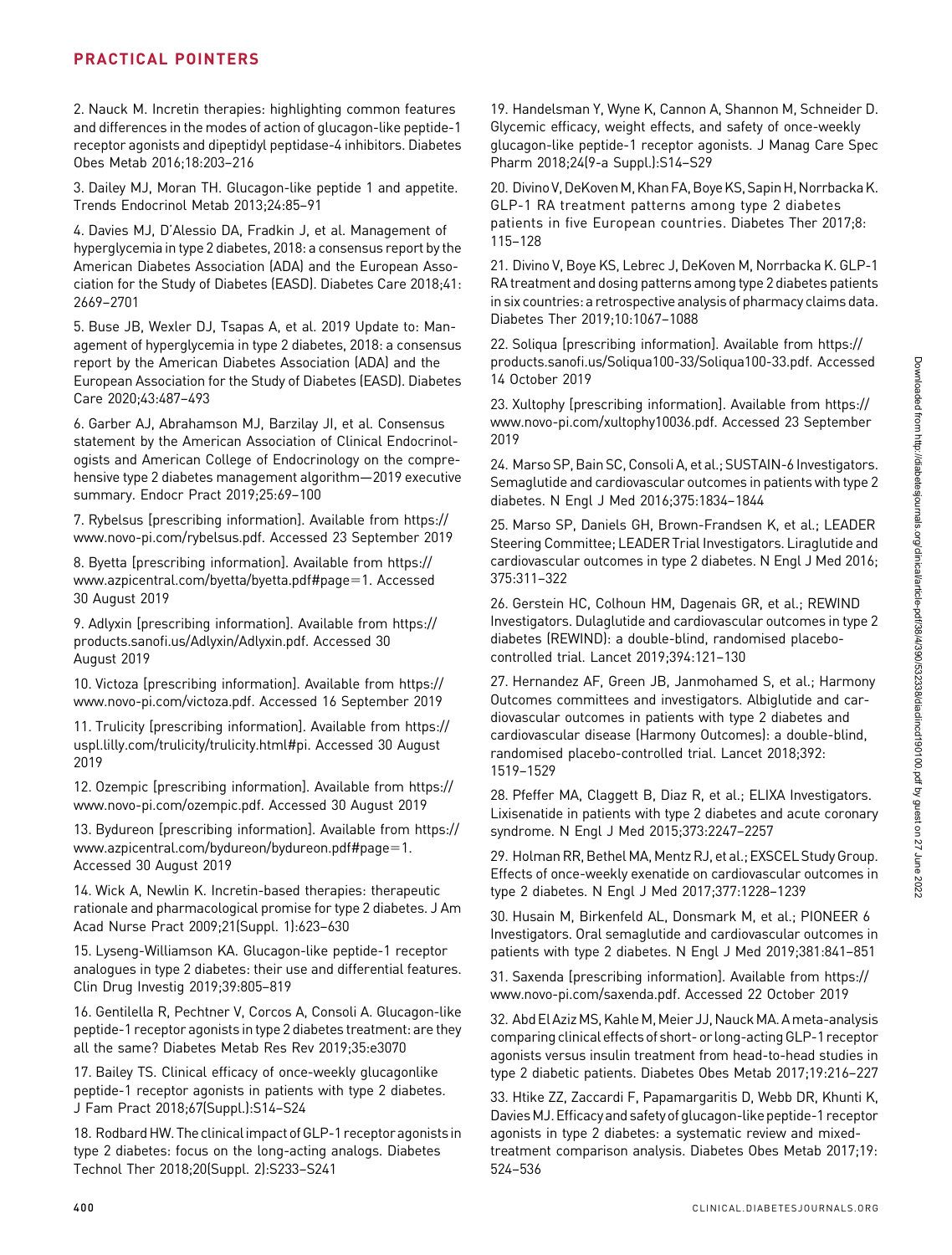34. Capehorn MS, Catarig AM, Furberg JK, et al. Efficacy and safety of once-weekly semaglutide 1.0mg vs once-daily liraglutide 1.2mg as add-on to 1–3 oral antidiabetic drugs in subjects with type 2 diabetes (SUSTAIN 10). Diabetes Metab 2020;46: 100–109

35. Ahmann AJ, Capehorn M, Charpentier G, et al. Efficacy and safety of once-weekly semaglutide versus exenatide ER in subjects with type 2 diabetes (SUSTAIN 3): a 56-week, open-label, randomized clinical trial. Diabetes Care 2018;41:258–266

36. Pratley RE, Aroda VR, Lingvay I, et al.; SUSTAIN 7 investigators. Semaglutide versus dulaglutide once weekly in patients with type 2 diabetes (SUSTAIN 7): a randomised, open-label, phase 3b trial. Lancet Diabetes Endocrinol 2018;6:275–286

37. Dungan KM, Povedano ST, Forst T, et al. Once-weekly dulaglutide versus once-daily liraglutide in metformin-treated patients with type 2 diabetes (AWARD-6): a randomised, openlabel, phase 3, non-inferiority trial. Lancet 2014;384:1349–1357

38. Buse JB, Nauck M, Forst T, et al. Exenatide once weekly versus liraglutide once daily in patients with type 2 diabetes (DURATION-6): a randomised, open-label study. Lancet 2013; 381:117–124

39. Heile M, Wyne K, Billings LK, Cannon A, Handelsman Y, Shannon M. Cardiovascular outcomes with once-weekly GLP-1 RAs: clinical and economic implications. J Manag Care Spec Pharm 2018;24(9-a Suppl.):S42–S52

40. Zweck E, Roden M. GLP-1 receptor agonists and cardiovascular disease: drug-specific or class effects? Lancet Diabetes Endocrinol 2019;7:89–90

41. McCreight LJ, Bailey CJ, Pearson ER. Metformin and the gastrointestinal tract. Diabetologia 2016;59:426–435

42. MacConell L, Gurney K, Malloy J, Zhou M, Kolterman O. Safety and tolerability of exenatide once weekly in patients with type 2 diabetes: an integrated analysis of 4,328 patients. Diabetes Metab Syndr Obes 2015;8:241–253

43. Frias JP. Safety of once-weekly glucagon-like peptide-1 receptor agonists in patients with type 2 diabetes. J Fam Pract 2018;67(Suppl.):S25–S34

44. Li Q, Hou C, Peng Y, et al. Diabetes and younger age are vital and independent risk factors for acute pancreatitis in patients with severe hypertriglyceridemia. BioMed Res Int 2019;2019: 2620750

45. Cao C, Yang S, Zhou Z. GLP-1 receptor agonists and pancreatic safety concerns in type 2 diabetic patients: data from cardiovascular outcome trials. Endocrine 2020. Epub ahead of print (DOI: 10.1007/s12020-020-02223-6)

46. Hamersky CM, Fridman M, Gamble CL, Iyer NN. Injectable antihyperglycemics: a systematic review and critical analysis of the literature on adherence, persistence, and health outcomes. Diabetes Ther 2019;10:865–890

47. Tofé S, Argüelles I, Mena E, et al. Real-world GLP-1 RA therapy in type 2 diabetes: a long-term effectiveness observational study. Endocrinol Diabetes Metab 2018;2:e00051

48. Carls GS, Tuttle E, Tan RD, et al. Understanding the gap between efficacy in randomized controlled trials and effectiveness in real-world use of GLP-1 RA and DPP-4

therapies in patients with type 2 diabetes. Diabetes Care 2017;40: 1469–1478

49. Hauber AB, Nguyen H, Posner J, Kalsekar I, Ruggles J. A discrete-choice experiment to quantify patient preferences for frequency of glucagon-like peptide-1 receptor agonist injections in the treatment of type 2 diabetes. Curr Med Res Opin 2016;32: 251–262

50. Thieu VT, Robinson S, Kennedy-Martin T, Boye KS, Garcia-Perez LE. Patient preferences for glucagon-like peptide 1 receptor-agonist treatment attributes. Patient Prefer Adherence 2019;13:561–576

51. Suzuki S, Oura T, Takeuchi M, Boye KS. Evaluation of the impact of once weekly dulaglutide on patient-reported outcomes in Japanese patients with type 2 diabetes: comparisons with liraglutide, insulin glargine, and placebo in two randomized studies. Health Qual Life Outcomes 2017;15:123

52. Takase T, Nakamura A, Yamamoto C, et al. Improvement in treatment satisfaction after switching from liraglutide to dulaglutide in patients with type 2 diabetes: a randomized controlled trial. J Diabetes Investig 2019;10:699–705

53. Qiao Q, Ouwens MJ, Grandy S, Johnsson K, Kostev K. Adherence to GLP-1 receptor agonist therapy administered by oncedaily or once-weekly injection in patients with type 2 diabetes in Germany. Diabetes Metab Syndr Obes 2016;9:201–205

54. Nguyen H, Dufour R, Caldwell-Tarr A. Glucagon-like peptide-1 receptor agonist (GLP-1RA) therapy adherence for patients with type 2 diabetes in a Medicare population. Adv Ther 2017;34: 658–673

55. Alatorre C, Fernández Landó L, Yu M, et al. Treatment patterns in patients with type 2 diabetes mellitus treated with glucagon-like peptide-1 receptor agonists: higher adherence and persistence with dulaglutide compared with once-weekly exenatide and liraglutide. Diabetes Obes Metab 2017;19:953–961

56. Federici MO, McQuillan J, Biricolti G, et al. Utilization patterns of glucagon-like peptide-1 receptor agonists in patients with type 2 diabetes mellitus in Italy: a retrospective cohort study. Diabetes Ther 2018;9:789–801

57. Otto T, Myland M, Jung H, Lebrec J, Richter H, Norrbacka K. Utilization patterns of glucagon-like peptide-1 receptor agonists in patients with type 2 diabetes mellitus in Germany: a retrospective cohort study. Curr Med Res Opin 2019;35:893–901

58. Giorgino F, Penfornis A, Pechtner V, Gentilella R, Corcos A. Adherence to antihyperglycemic medications and glucagon-like peptide 1-receptor agonists in type 2 diabetes: clinical consequences and strategies for improvement. Patient Prefer Adherence 2018;12:707–719

59. Mody R, Huang Q, Yu M, et al. Adherence, persistence, glycaemic control and costs among patients with type 2 diabetes initiating dulaglutide compared with liraglutide or exenatide once weekly at 12-month follow-up in a real-world setting in the United States. Diabetes Obes Metab 2019;21:920–929

60. Du YT, Rayner CK, Jones KL, Talley NJ, Horowitz M. Gastrointestinal symptoms in diabetes: prevalence, assessment, pathogenesis, and management. Diabetes Care 2018;41:627–637

61. Buse JB, Drucker DJ, Taylor KL, et al.; DURATION-1 Study Group. DURATION-1: exenatide once weekly produces sustained